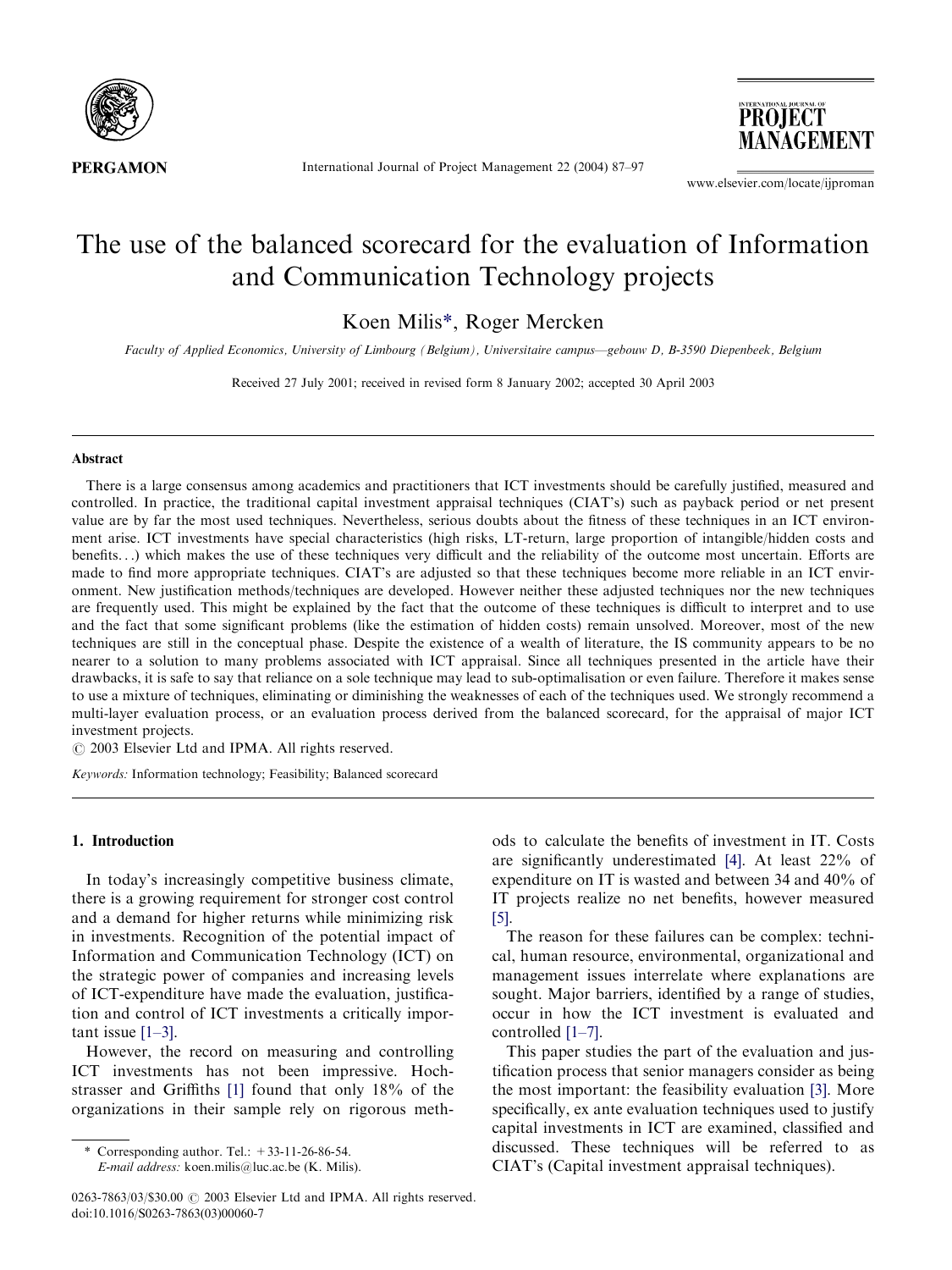| <b>Nomenclature</b> |                                         |  |  |  |
|---------------------|-----------------------------------------|--|--|--|
| PP                  | Payback period                          |  |  |  |
| <b>ROI</b>          | Return on investment                    |  |  |  |
| IR R                | Internal rate of return                 |  |  |  |
| <b>NPV</b>          | Net present value                       |  |  |  |
| <b>CIAT</b>         | Capital investment-appraisal techniques |  |  |  |
|                     |                                         |  |  |  |

#### 2. Traditional evaluation methods

### 2.1. Introduction

Research strongly indicates that the feasibility study of capital investments in today's companies and organizations is mainly based on financial cost–benefit analysis, conducted using traditional capital investmentappraisal techniques (CIAT) [\[3,8,9\].](#page--1-0) Most commonly used for ICT appraisals are payback period (PP) and Accounting Rate of Return/Return On Investment (ARR/ROI). Techniques as Internal Rate of Return (IRR) and Net Present Value (NPV)—which are perceived as being more difficult—are used to a lesser extent [2,9,10] (see Table 1).

### 2.2. Comparing traditional CIATs in an ICT context

The Payback Period technique (PP) should be considered as the least suitable CIAT for the appraisal of ICT projects. Due to the fact that projects are judged on the period needed to compensate the initial investment, projects with fast payback are favored. As a result, companies using the PP technique will tend to accept too many short-lived projects and reject too many longlived ones [\[11\].](#page--1-0) This is especially harmful for ICT investments, because the returns from ICT investments tend to be long term (see infra).

Furthermore, the inability to incorporate risk into the appraisal and the ignorance of the time value of money make this technique inapt for the evaluation of ICT projects [\[10,11\].](#page--1-0) PP may be an adequate rule of thumb, but considering the shortcomings, major investment decisions should not be based solely on the results of PP calculations.

Return On Investment (ROI) is more adequate than PP because the total lifecycle of the investment is taken into account. Nevertheless, as with PP, the time value of money is not taken into consideration. Risk can be entered into the appraisal to a certain extent by adjusting the hurdle by which the projects are judged, but this is not useful when dealing with mutually exclusive projects (selecting between two CRM systems for example).

Unlike the previous mentioned techniques, Internal Rate of Return (IRR) takes the time value of money into consideration by introducing a discount factor. This is a major improvement and makes this technique more useful.

Still, there are some disadvantages:

- The result of IRR is a percentage. This makes it difficult to compare projects that differ substantially in size and outcome, since no absolute figures are given.
- If the IRR differs substantially from the cost of capital, it will become difficult to compare projects with a different time pattern.
- There may exist more than one IRR for an investment.
- When this technique is used as a selection tool for mutual exclusive investment projects, risks are not accounted for. It lacks the possibility of entering risk-levels into the selection. This is a major disadvantage, especially when used in an ICT environment (see infra) (based on [\[10,11,12\]](#page--1-0)).

The Net Present Value (NPV) technique calculates the present value of the investment's money flows, using a discount rate [\[10\]](#page--1-0). In opposite to IRR, different rates can be used to reflect the risk-levels of mutual exclusive investment.

The NPV technique is considered as being theoretically superior to the IRR technique [\[11\]](#page--1-0) ([Table 2](#page--1-0)).

## 2.3. Reasons for using CIAT techniques to evaluate ICT investments

There is an extensive accounting and finance literature that argues that CIATs are appropriate techniques for

Table 1 The use of CIAT techniques to justify capital investments

| Technique  | All capital investments (including ICT) |                                    | <b>ICT</b> investments                             |                                      |
|------------|-----------------------------------------|------------------------------------|----------------------------------------------------|--------------------------------------|
|            | Sangster 1989,<br>UK $(%)$              | Kim/Farragher<br>1979, USA $(\% )$ | Bacon 1990, UK, USA,<br>Australia, New Zealand (%) | Ballantine/Stray<br>1998, UK $(\% )$ |
| Payback    | 78                                      |                                    | 61                                                 | 60                                   |
| ARR/ROI    | 31                                      |                                    | 18                                                 | 43                                   |
| <b>IRR</b> | 58                                      | 37                                 | 54                                                 | 28                                   |
| <b>NPV</b> | 48                                      | 29                                 | 49                                                 | 27                                   |